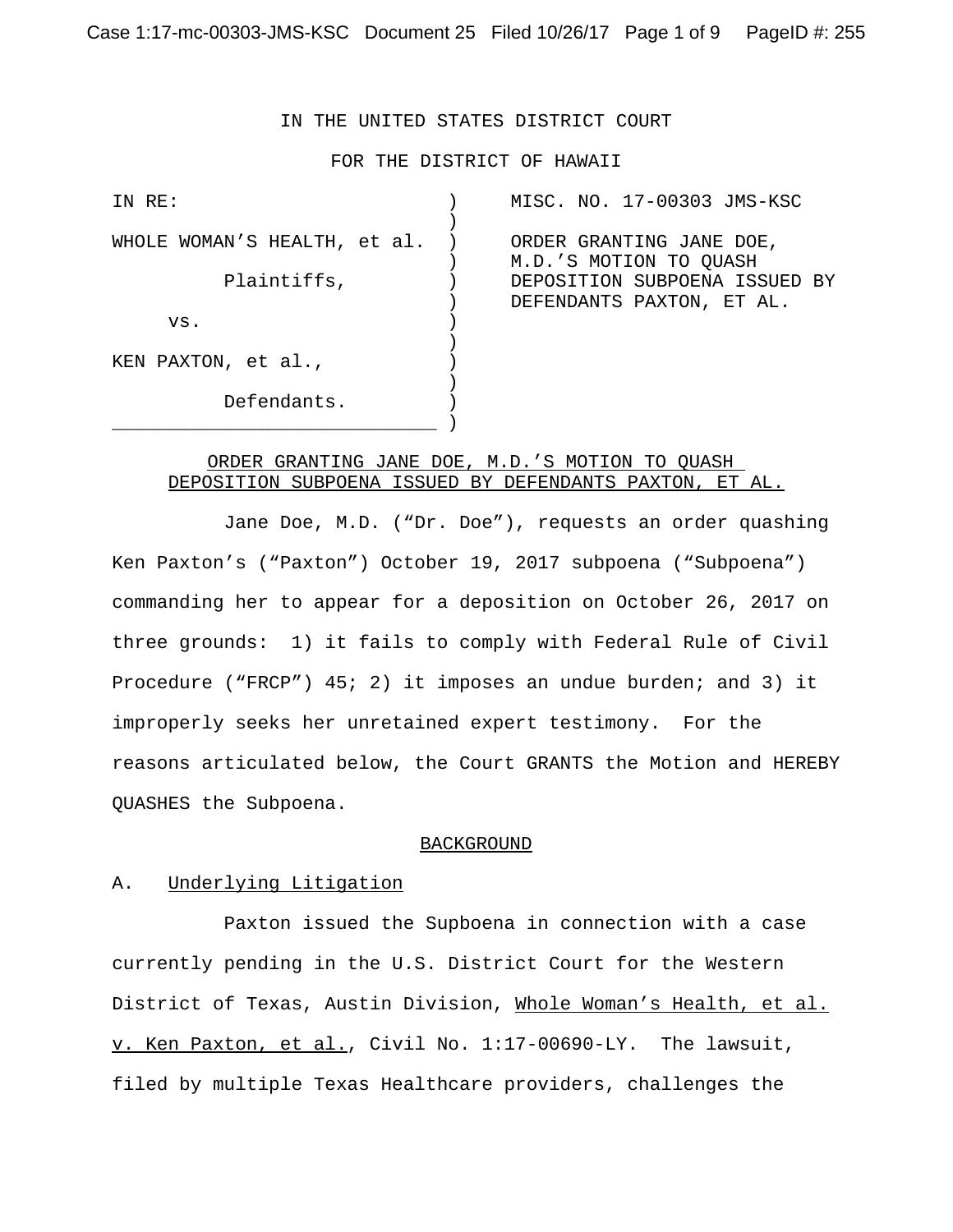constitutionality of Texas Senate Bill 8 ("SB 8"), which was enacted during the 2017 legislative session. As related to the present Motion, SB 8 requires abortion providers to cause fetal demise prior to performing a dilation and excavation. According to the defendants in the lawsuit, administering digoxin is "one of the three safe and effective methods to induce fetal demise." Response, Doc. No. 13 at 2.

### B. History Related to the Subpoena

Paxton initially subpoenaed Dr. Doe on September 20, 2017, commanding her to appear for a deposition on October 6, 2017. Following service of the subpoena, Paxton and Dr. Doe, through counsel, engaged in negotiations concerning the scope of the deposition and terms necessary for Dr. Doe to voluntarily appear for a deposition. The parties eventually agreed to submit an unopposed motion for protective order. However, during the exchange of the working draft, Paxton removed provisions prohibiting disclosure of Dr. Doe's identity. Unable to reach an agreement concerning the content of the motion for protective order, negotiations terminated and on October 19, 2017, Paxton issued the Subpoena.

On October 23, 2017, Dr. Doe filed the present Motion.

#### ANALYSIS

Before reaching the merits of the dispute, the Court addresses scheduling matters that appear to impact the

2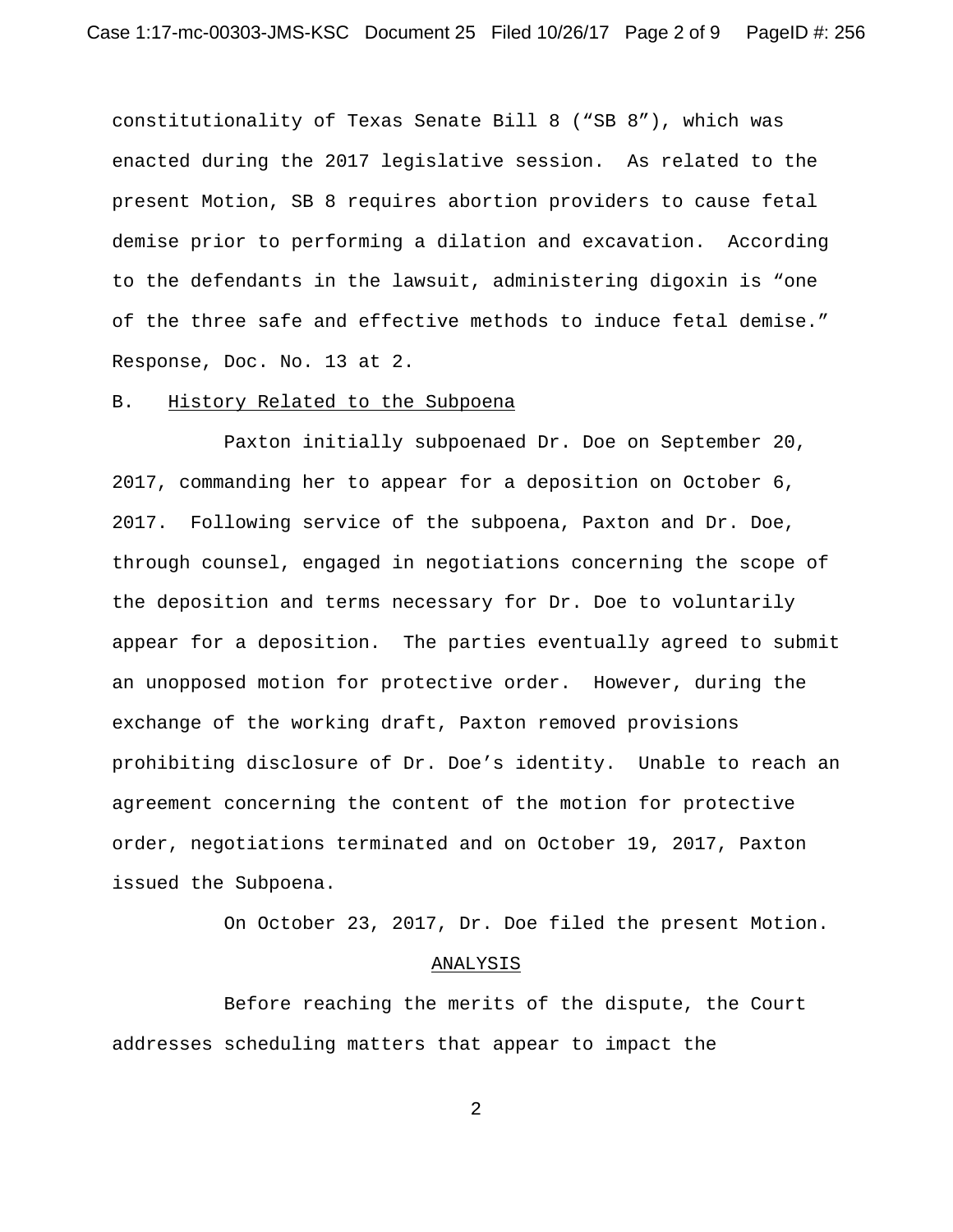disposition of this Motion. In the underlying action, an order filed on September 11, 2017 states that "the parties agreed discovery would be completed and that the cause may be set for bench trial beginning November 2, 2017." Doc. No. 73 at 3. The Agreed Scheduling Order, filed on September 19, 2017, establishes deadlines for designations of deposition testimony and witness lists, among others, and most have  $\mathtt{expired.^1}$  Doc. No. 83. At the hearing, Summer Lee, counsel for Paxton, explained that the Special Master is allowing the parties to designate deposition testimony during trial. While it is still unclear whether further discovery is permissible based on the orders and deadlines in the underlying action, the Court has concerns that the late-issued Subpoena could disrupt the underlying proceedings and potentially violate agreed-upon deadlines. This alone arguably provides a basis to quash the subpoena.

Even if the deadlines in the underlying action do not preclude the issuance of subpoenas and/or the taking of Dr. Doe's

<sup>1</sup> Melissa Cohen, staff attorney for the Planned Parenthood Federation of America, and counsel for the plaintiffs Planned Parenthood Center for Choice, Planned Parenthood for Greater Texas Surgical Health Service, and Planned Parenthood South Texas Surgical Center in the underlying action, confirmed that trial is scheduled to commence on November 2, 2017; that the plaintiffs in the underlying action do not intend to call Dr. Doe as a witness; that the defendants in the underlying action did not identify Dr. Doe on their witness list and the deadline to designate additional trial witnesses without leave of court has passed; and that the deadline to designate deposition testimony has passed. Mot., Decl. of Melissa Cohen at ¶¶ 1, 11-12.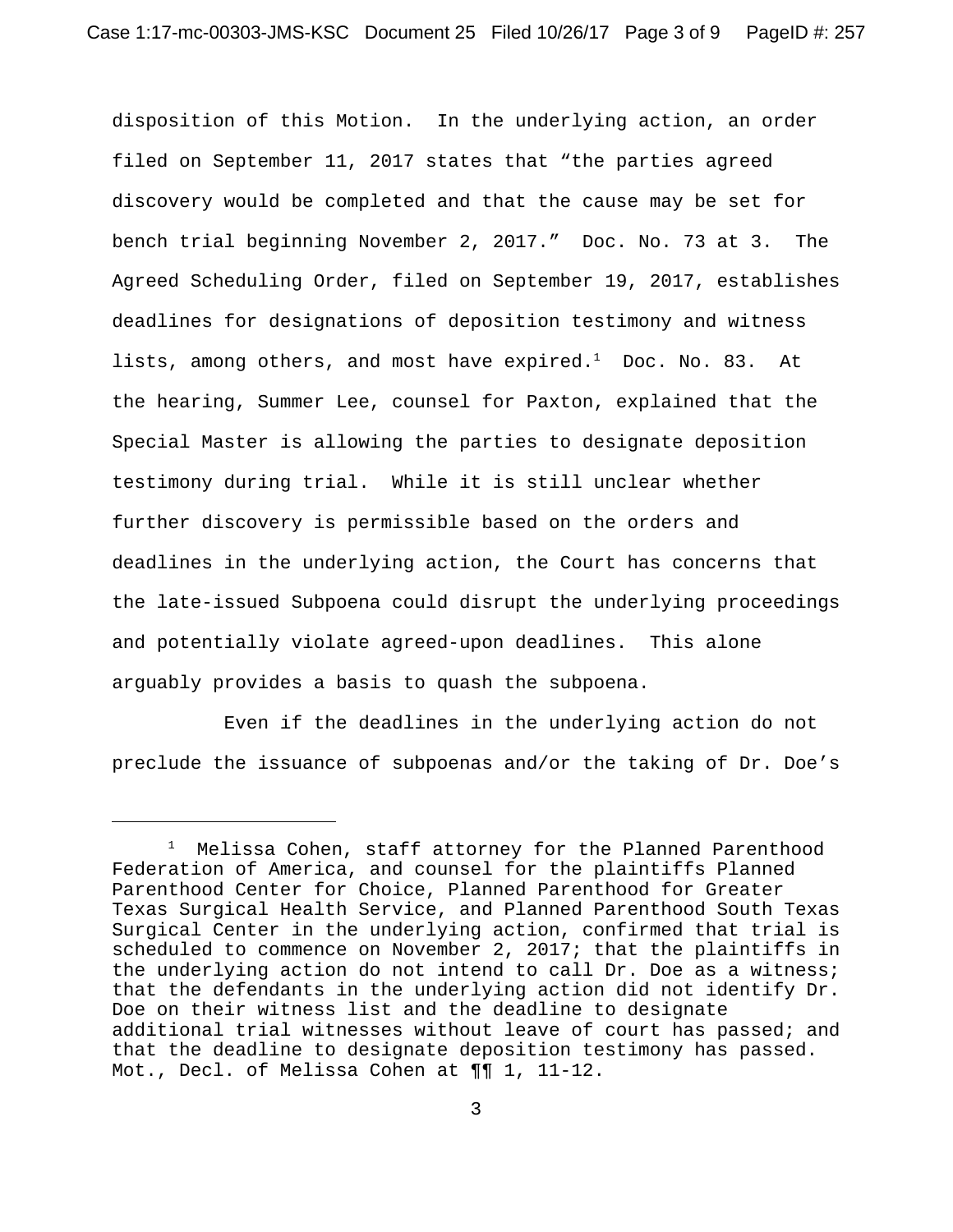deposition, the Court quashes the Subpoena because it fails to allow a reasonable time to comply.

Courts for the district where compliance is required must quash or modify subpoenas that: "(i) fail[] to allow a reasonable time to comply; (ii) require[] a person to comply beyond the geographical limits specified in Rule  $45(c)$ ; (iii) require[] disclosure of privileged or other protected matter, if no exception or waiver applies; or (iv) subject[] a person to undue burden."<sup>2</sup> Fed. R. Civ. P.  $45(d)(3)(A)$ .

## A. Time to Comply

Paxton argues that the Subpoena provided sufficient time to comply because not only is six days sufficient, Paxton and Dr. Doe had been negotiating mutually agreeable terms since September 20, 2017, when the first subpoena was served. Citing FRCP  $30(b)(1)$ , Paxton contends that a week to 10 days deposition notice is sufficient when it does not involve the production of documents. The case cited by Paxton, Reddy v. Precyse Sols. LLC, No. 1:12-CV-02061- AWI-SA, 2015 WL 3407447, at \*3 (E.D. Cal. May

<sup>2</sup> Paxton notes that Dr. Doe has not sought a protective order. A protective order is unnecessary; this Motion is the appropriate mechanism to challenge the subpoena. In fact, even without a request for a protective order, courts may impose conditions instead of modifying or quashing a subpoena. Fed. R. Civ. P.  $45(d)(3)(C)$  (authorizing the court to "order appearance or production under specified conditions" in the circumstances described in FRCP 45(d)(3)(B) provided that the serving party "(i) shows a substantial need for the testimony or material that cannot be otherwise met without undue hardship; and (ii) ensures that the subpoenaed person will be reasonably compensated").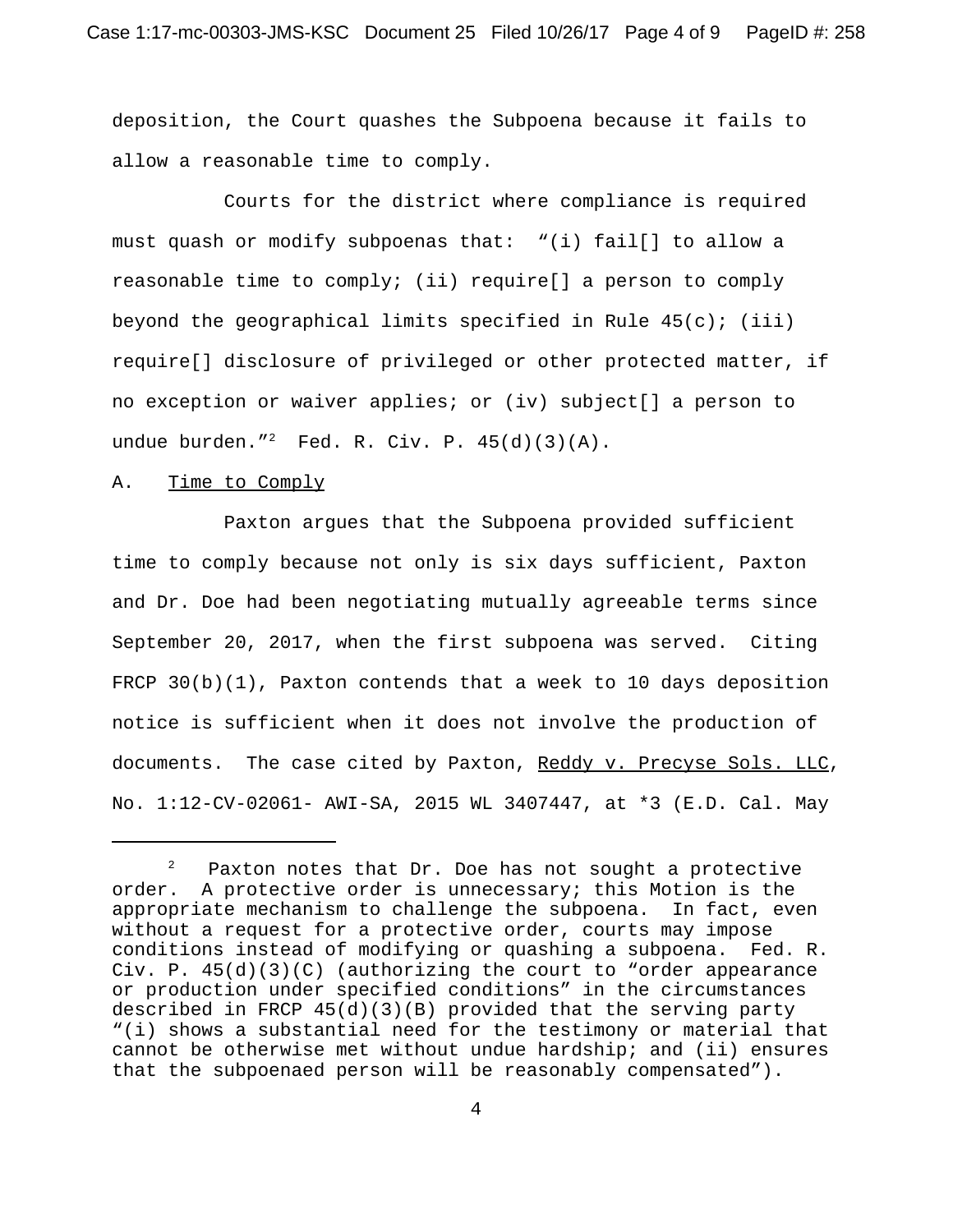26, 2015), was an order granting the defendant's FRCP 37 motion to compel the plaintiff's deposition.<sup>3</sup> Thus, the strictures of FRCP 45 were not implicated. Insofar as Dr. Doe is not a party to the underlying action, $<sup>4</sup>$  and this Motion concerns a subpoena,</sup> the Court is guided by cases applying FRCP 45.

In determining the reasonableness of the time to comply with a subpoena, courts conduct a fact-specific inquiry. Gordon v. Sonar Capital Mgmt. LLC, No. C 15-80080 LB, 2015 WL 1227848, at \*2 (N.D. Cal. Mar. 15, 2015). "Service of subpoenas at least 10 days before the deposition or production is customary, but not mandatory." Bonzani v. Shinseki, No. 2:11-CV-00007- EFB, 2014 WL 2521849, at \*4 (E.D. Cal. June 4, 2014) (citation and quotations omitted). That said, courts generally conclude that fewer than 10 days to comply is unreasonable. Gordon, 2015 WL 1227848, at \*2 (citing Tri Investments, Inc. v. Aiken Cost Consultants, Inc., No. 11–04, 2011 WL 5330295, at \*2 (W.D.N.C. Nov. 7, 2011) (holding that "[s]ix total days and four business days is not a reasonable time to comply with a subpoena and notice of

<sup>&</sup>lt;sup>3</sup> The plaintiff failed to appear for two depositions and the Court found that the defendant's second amended notice of deposition, served on April 20, 2015 and noticing the deposition for May 8, 2015, was reasonable and complied with FRCP 30(b). Reddy, 2015 WL 3407447, at \*\*2-3

<sup>4</sup> "Non-parties may occasionally have to testify and give evidence for and against litigants, but non-parties should not be burdened in discovery to the same extent as the litigants themselves." Convolve, Inc. v. Dell, Inc., No. C 10-80071 WHA, 2011 WL 1766486, at \*2 (N.D. Cal. May 9, 2011).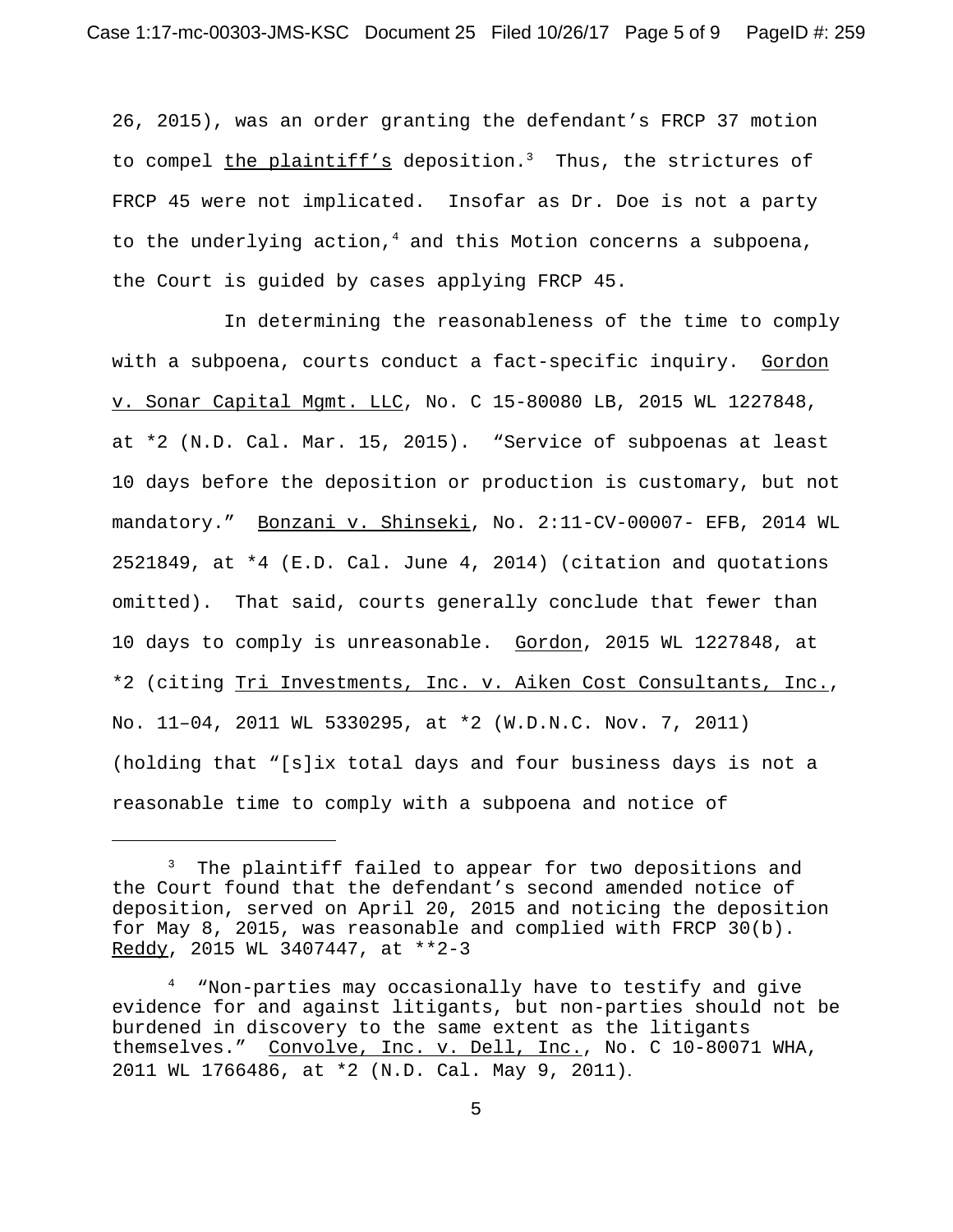deposition"); Anderson v. Dobson, No. 06–02, 2006 WL 3390631, at \*3 (W.D.N.C. Nov. 22, 2006) (holding that 10 days was not an adequate time for compliance and noting that "the usual and customary 14 day objection period for the witness to move to quash the subpoena would not have even run by the time of the proposed depositions"); In re Stratosphere Corp. Sec. Litig., 183 F.R.D. 684, 687 (D. Nev. 1999) (holding that six days was not reasonable)).

Here, the Subpoena provided only six days to comply. The Court acknowledges that Dr. Doe was on notice, from September 20, 2017, that Paxton sought to depose her. However, Paxton was likewise on notice that Dr. Doe was contemplating a motion to quash and that she believes multiple bases exist to quash the Subpoena. Mot., Decl. of Michael Bopp at ¶¶ 7-8. Under the circumstances, the Court finds that the Subpoena did not provide a reasonable time to comply.

Revealed for the first time at the hearing, compliance with the Subpoena would require Dr. Doe to travel to Honolulu from Los Angeles.<sup>5</sup> Six days is an unreasonably short window of

<sup>&</sup>lt;sup>5</sup> This provides yet another basis to quash the subpoena. Fed. R. Civ. P.  $45(d)(3)(A)(ii)$  (mandating that a subpoena be quashed or modified if it "requires a person to comply beyond the geographical limits specified in Rule  $45(c)$ "). FRCP  $45(c)$  allows a subpoena to command a person to attend a deposition "within 100 miles of where the person resides, is employed, or regularly transacts business in person." Fed. R. Civ. P.  $45(c)(1)(A)$ . Travel to Honolulu from Los Angeles clearly violates FRCP  $45(c)(1)$ .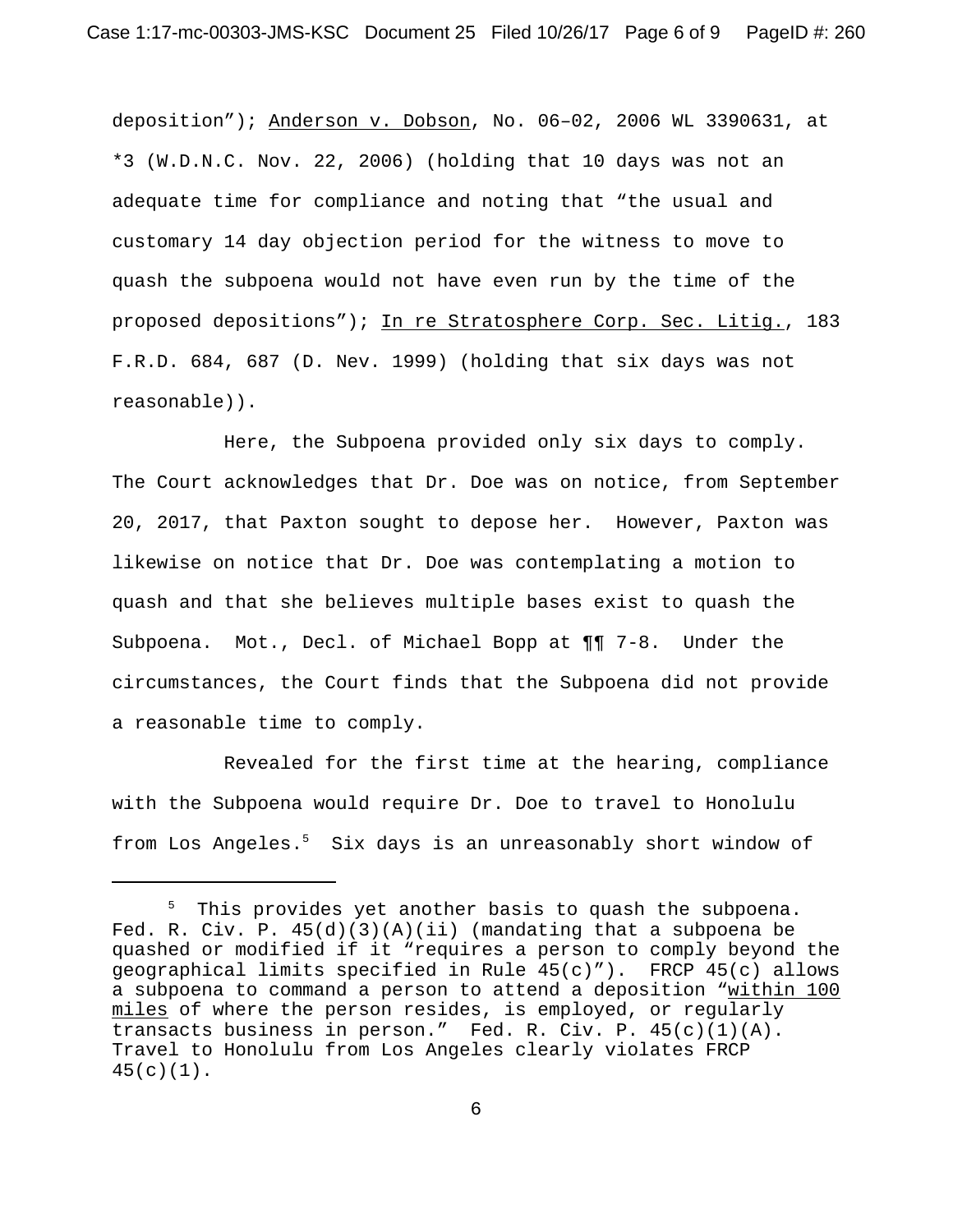time for a non-party (or any party for that matter) to appear for a deposition thousands of miles from her residence. Paxton argues that Dr. Doe's counsel asked that she be deposed in Honolulu, but the record reflects otherwise. During their negotiations, the parties discussed the location of the deposition, but at no point did Dr. Doe's counsel request that the deposition be noticed in Honolulu. The parties never settled on a location.

In an October 17, 2017 email, Christopher Hilton, counsel for Paxton, stated: "I don't understand the issue with providing a date for the deposition and confirmation that you will accept service. We will just re-notice for Hawaii if you can't agree to LA." Response, Doc. No. 8, Ex. E at 3. Perlette Jura, counsel for Dr. Doe, responded on October 19, 2017 that she would ask Dr. Doe "if we are authorized to accept service if you want to serve a new subpoena for Hawaii. At this time I do not have her authorization, so I'll need to ask." Id. at 2. Accordingly, Dr. Doe did not request that the deposition take place in Honolulu and the Subpoena provided insufficient time to comply.

Moreover, the period October 19-26, 2017 includes a weekend, leaving merely four business days for the presentation and adjudication of a motion to quash. In re Stratosphere, 183 F.R.D. at 687 ("Mr. Di Rocco was apparently not served with the

7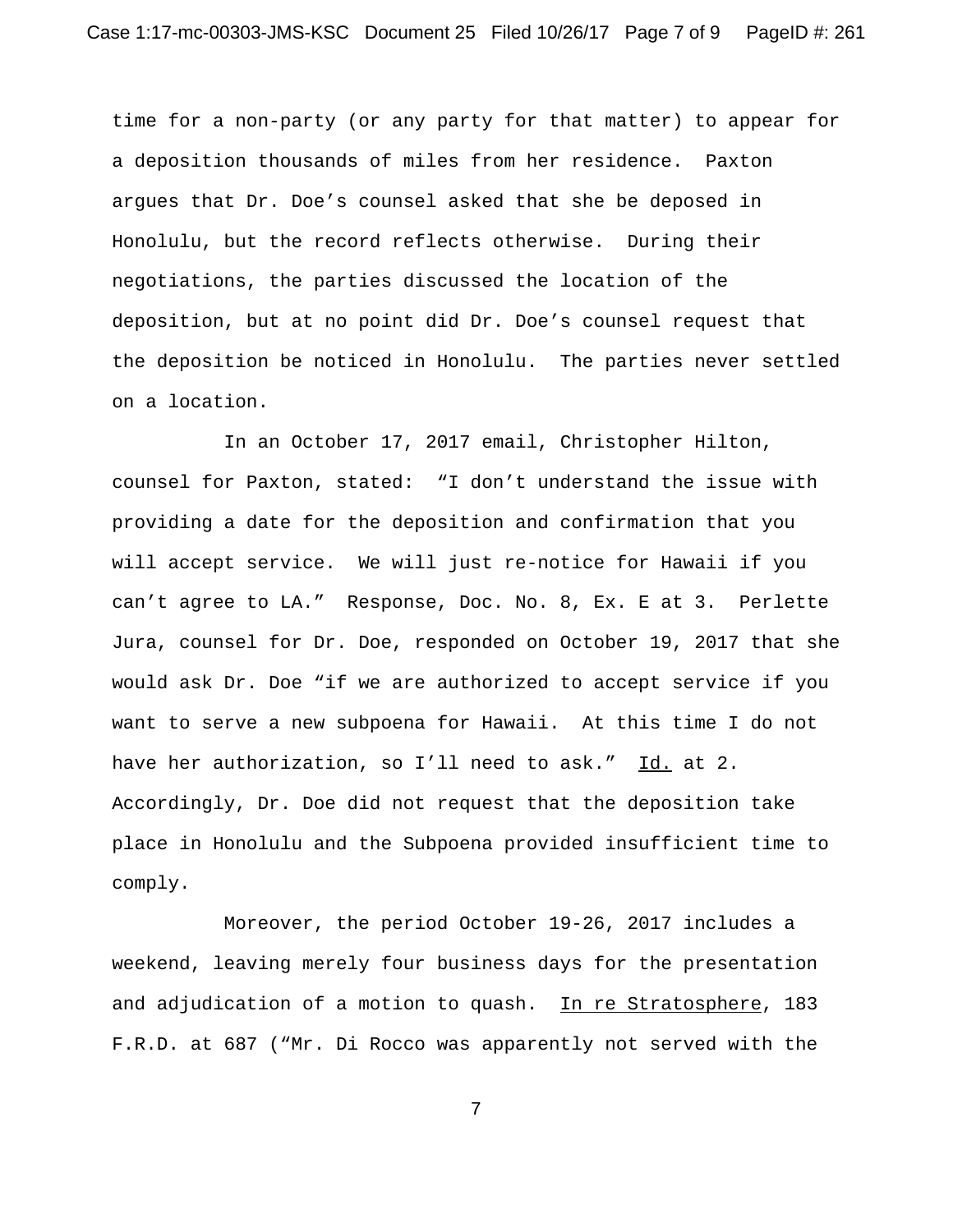subpoena until November 18, 1998, six days before the scheduled deposition on November 24, 1998 (including the weekend), even though Plaintiffs knew Mr. Di Rocco was contesting any taking of his deposition."). Were trial not scheduled to commence on November 2, 2017, the exigency of the situation would be less pronounced. If the Subpoena was issued sufficiently in advance of trial with a reasonable time to comply, a motion to quash could be addressed in the ordinary course. But due to the impending trial, Dr. Doe was instead forced to challenge the Subpoena, and the Court tasked with resolving the matter, on an extraordinarily expedited basis.

Paxton emphasizes that the defendants in the underlying action are subject to an expedited schedule and that he scheduled the deposition to provide maximum notice to Dr. Doe while accounting for the limited discovery window. Yet the parties' negotiations reflect a lack of urgency. Response, Doc. No. 8, Exs. A-E. The negotiation process dragged on for one month and was ultimately unsuccessful, thereby negating counsel's efforts. Now, on the eve of trial and with multiple pertinent deadlines having expired, Paxton seeks to hurriedly take Dr. Doe's deposition. Paxton believes that because he commanded Dr. Doe to appear on a date her counsel previously indicated she could be available, Dr. Doe must articulate a reason why she requires more than six days to arrange for her appearance. A person's

8